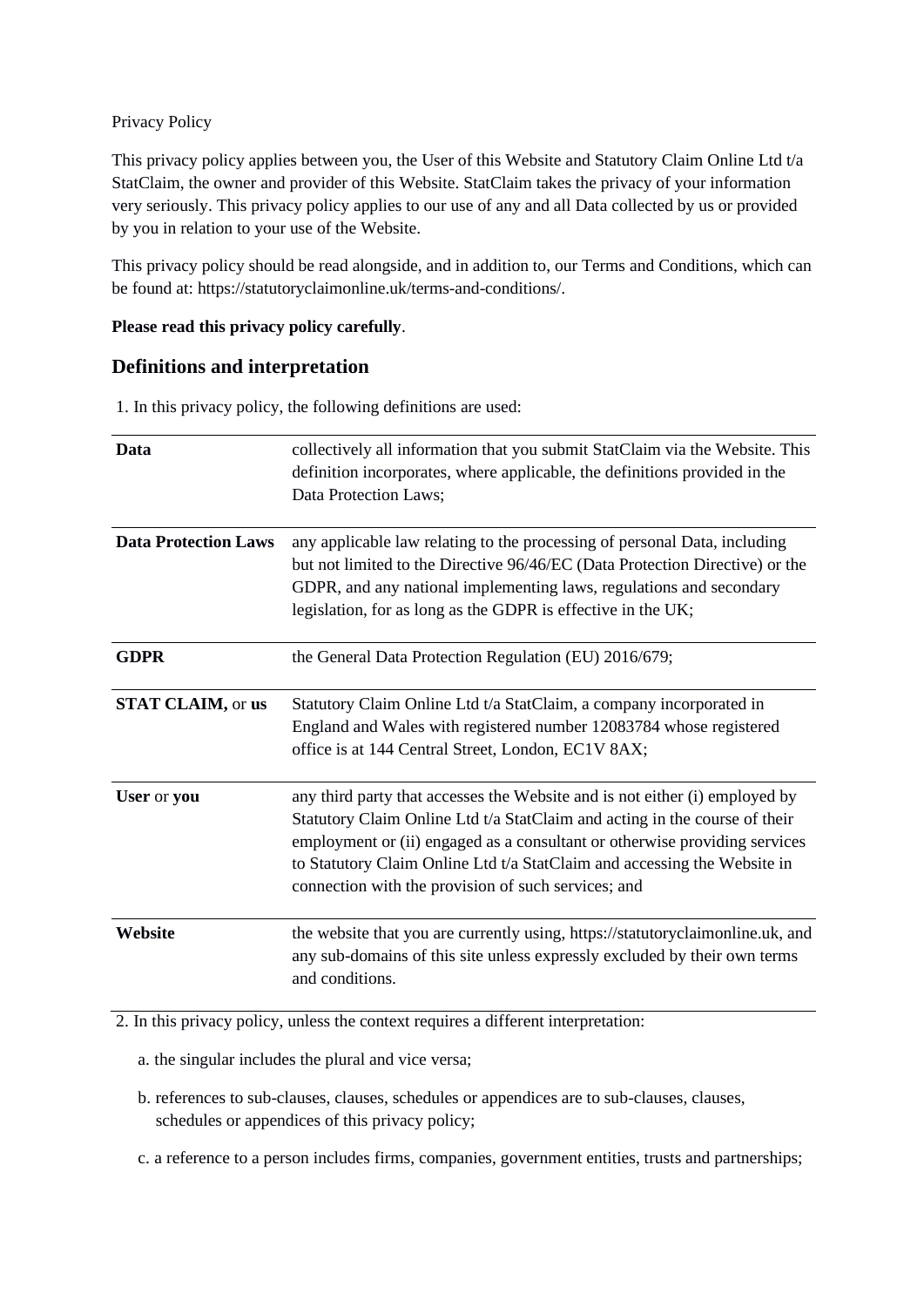- d. "including" is understood to mean "including without limitation";
- e. reference to any statutory provision includes any modification or amendment of it;
- f. the headings and sub-headings do not form part of this privacy policy.

### **Scope of this privacy policy**

- 3. This privacy policy applies only to the actions of StatClaim and Users with respect to this Website. It does not extend to any websites that can be accessed from this Website including, but not limited to, any links we may provide to social media websites.
- 4. For purposes of the applicable Data Protection Laws, StatClaim is the "data controller". This means that StatClaim determines the purposes for which, and the manner in which, your Data is processed.

## **Data collected**

5. We may collect the following Data, which includes personal Data, from you:

a. name;

- b. job title;
- c. contact Information such as email addresses and telephone numbers;
- d. financial information such as credit / debit card numbers;
- e. in each case, in accordance with this privacy policy.

### **How we collect Data**

- 6. We collect Data in the following ways:
	- a. data is given to us by you; and
	- b. data is collected automatically.

#### **Data that is given to us by you**

- 7. StatClaim will collect your Data in a number of ways, for example:
	- a. when you contact us through the Website, by telephone, post, e-mail or through any other means;
	- b. when you use our services;

in each case, in accordance with this privacy policy.

### **Data that is collected automatically**

8. To the extent that you access the Website, we will collect your Data automatically, for example:

a. we automatically collect some information about your visit to the Website. This information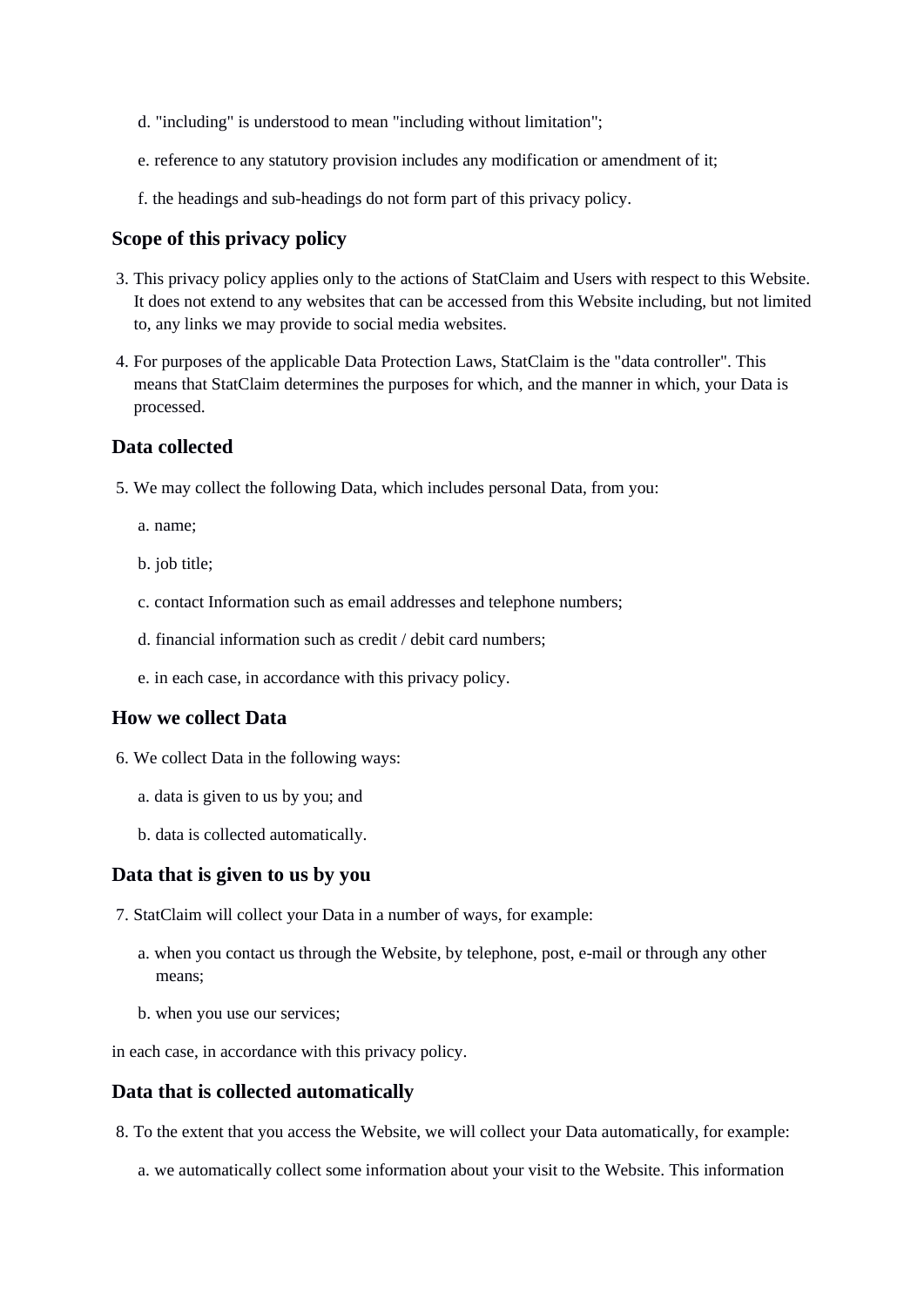helps us to make improvements to Website content and navigation, and includes your IP address, the date, times and frequency with which you access the Website and the way you use and interact with its content.

## **Our use of Data**

- 9. Any or all of the above Data may be required by us from time to time in order to provide you with the best possible service and experience when using our Website. Specifically, Data may be used by us for the following reasons:
	- a. to pursue a claim for compensation;

in each case, in accordance with this privacy policy.

10. We may use your Data for the above purposes if we deem it necessary to do so for our legitimate interests. If you are not satisfied with this, you have the right to object in certain circumstances (see the section headed "Your rights" below).

## **Keeping Data secure**

11. We will use technical and organisational measures to safeguard your Data, for example:

- a. access to your account is controlled by a password and a user name that is unique to you.
- b. we store your Data on secure servers.
- c. payment details are encrypted using SSL technology (typically you will see a lock icon or green address bar (or both) in your browser when we use this technology.
- 12. Technical and organisational measures include measures to deal with any suspected data breach. If you suspect any misuse or loss or unauthorised access to your Data, please let us know immediately by contacting us via this e-mail address: office@statclaim.uk.
- 13. If you want detailed information from Get Safe Online on how to protect your information and your computers and devices against fraud, identity theft, viruses and many other online problems, please visit www.getsafeonline.org. Get Safe Online is supported by HM Government and leading businesses.

### **Data retention**

- 14. Unless a longer retention period is required or permitted by law, we will only hold your Data on our systems for the period necessary to fulfil the purposes outlined in this privacy policy or until you request that the Data be deleted.
- 15. Even if we delete your Data, it may persist on backup or archival media for legal, tax or regulatory purposes.

### **Your rights**

16. You have the following rights in relation to your Data:

a. **Right to access** - the right to request (i) copies of the information we hold about you at any time, or (ii) that we modify, update or delete such information. If we provide you with access to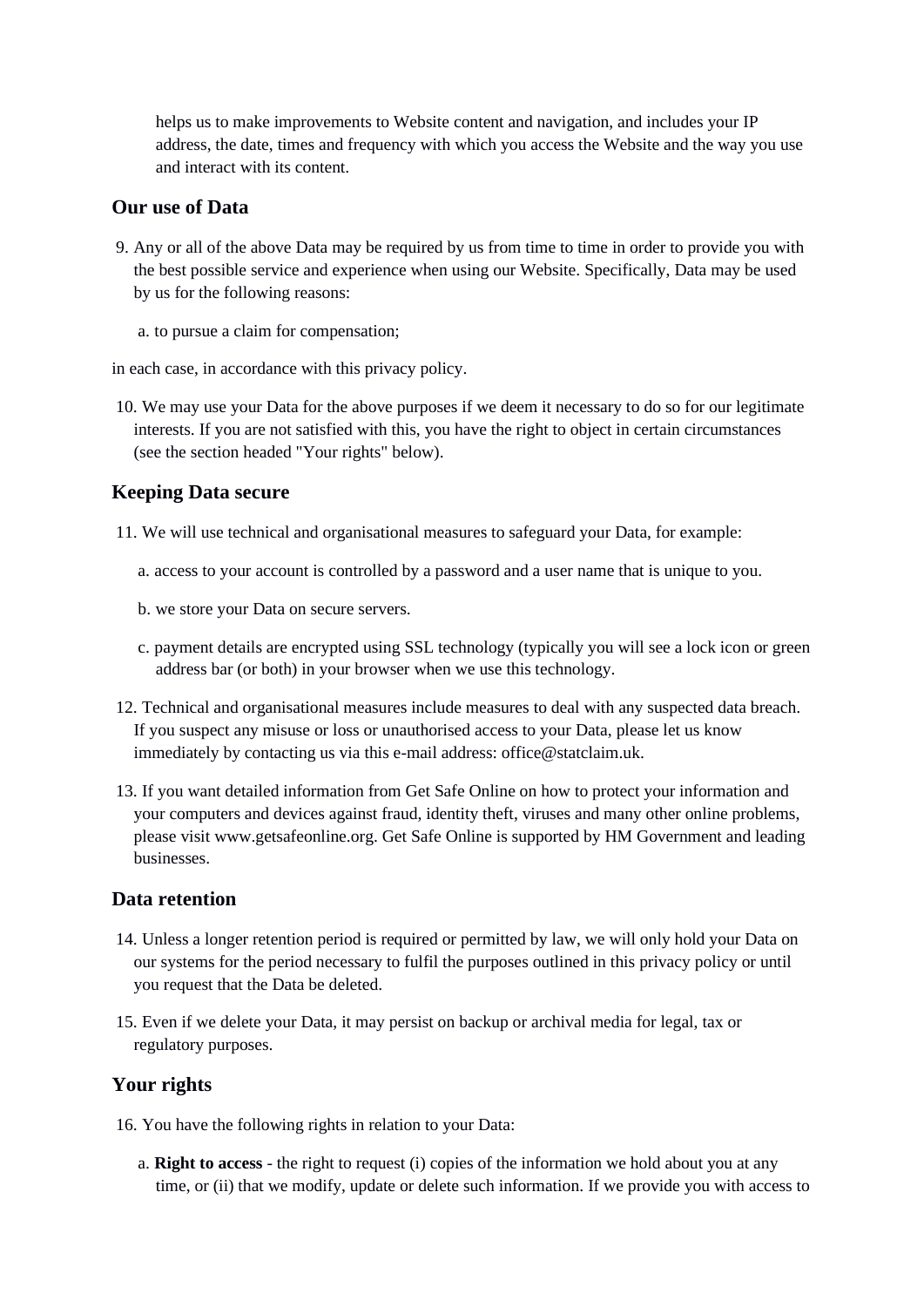the information we hold about you, we will not charge you for this, unless your request is "manifestly unfounded or excessive." Where we are legally permitted to do so, we may refuse your request. If we refuse your request, we will tell you the reasons why.

- b. **Right to correct** the right to have your Data rectified if it is inaccurate or incomplete.
- c. **Right to erase** the right to request that we delete or remove your Data from our systems.
- d. **Right to restrict our use of your Data** the right to "block" us from using your Data or limit the way in which we can use it.
- e. **Right to data portability** the right to request that we move, copy or transfer your Data.
- f. **Right to object** the right to object to our use of your Data including where we use it for our legitimate interests.
- 17. To make enquiries, exercise any of your rights set out above, or withdraw your consent to the processing of your Data (where consent is our legal basis for processing your Data), please contact us via this e-mail address: office@statclaim.uk.
- 18. If you are not satisfied with the way a complaint you make in relation to your Data is handled by us, you may be able to refer your complaint to the relevant data protection authority. For the UK, this is the Information Commissioner's Office (ICO). The ICO's contact details can be found on their website at https://ico.org.uk/.
- 19. It is important that the Data we hold about you is accurate and current. Please keep us informed if your Data changes during the period for which we hold it.

# **Links to other websites**

20. This Website may, from time to time, provide links to other websites. We have no control over such websites and are not responsible for the content of these websites. This privacy policy does not extend to your use of such websites. You are advised to read the privacy policy or statement of other websites prior to using them.

### **Changes of business ownership and control**

- 21. StatClaim may, from time to time, expand or reduce our business and this may involve the sale and/or the transfer of control of all or part of StatClaim. Data provided by Users will, where it is relevant to any part of our business so transferred, be transferred along with that part and the new owner or newly controlling party will, under the terms of this privacy policy, be permitted to use the Data for the purposes for which it was originally supplied to us.
- 22. We may also disclose Data to a prospective purchaser of our business or any part of it.
- 23. In the above instances, we will take steps with the aim of ensuring your privacy is protected.

# **General**

24. You may not transfer any of your rights under this privacy policy to any other person. We may transfer our rights under this privacy policy where we reasonably believe your rights will not be affected.